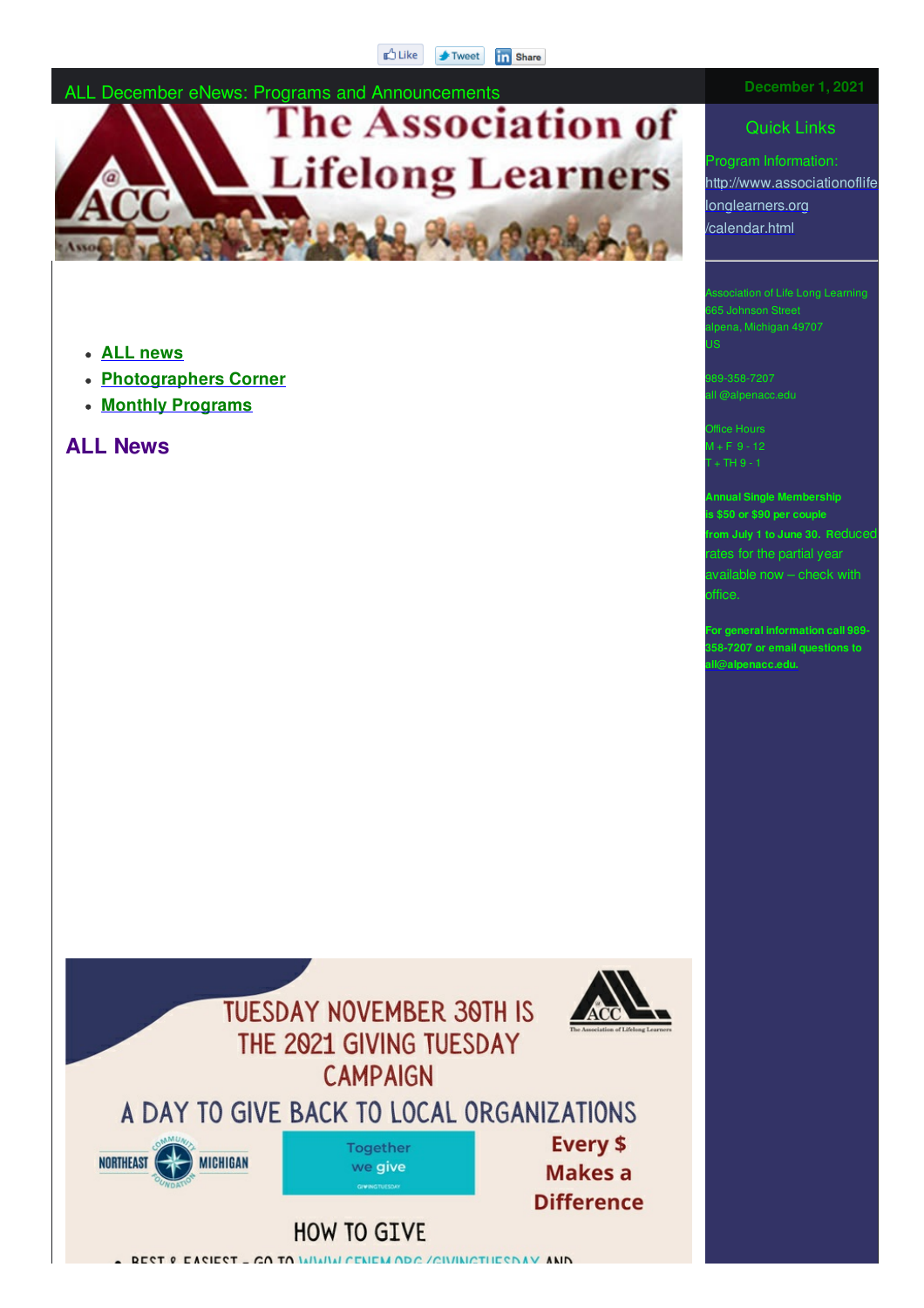

### **Photographers Corner**

Pictures from the Spaghetti dinner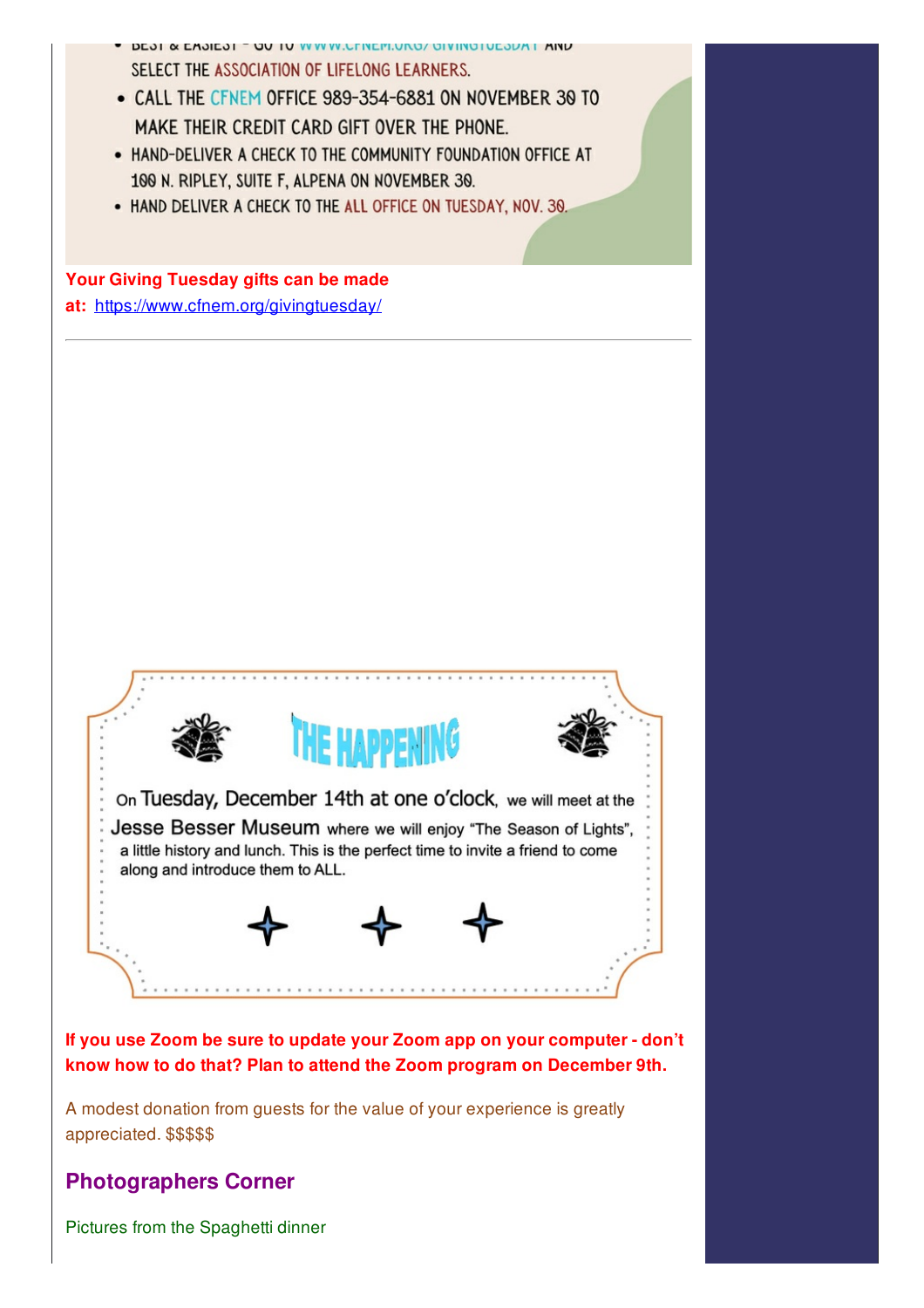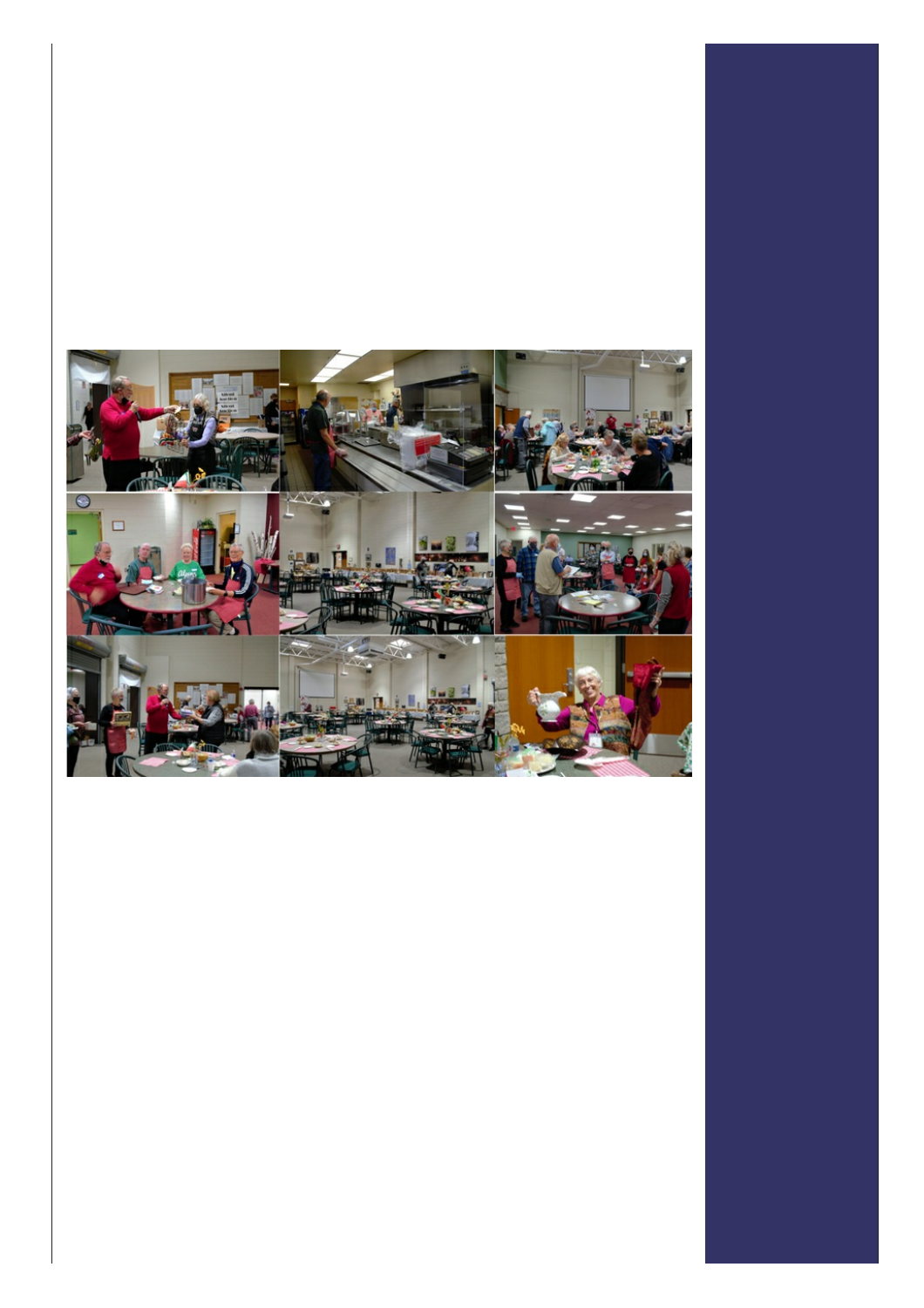

Spaghetti dinner volunteers from the Honor Soc. and early college class participants' are: top row- left to right. Wesley Decker, Kassandra Anderson, Kiera Werth, Clover Bailey, Tori Eller, Blair Aldrich, Louren Collegon, seated, Lilly McKenzie.

"This is the season when people of all faiths and cultures are pushing back against planetary darkness. We string bulbs, ignite *bonfires, and light candles. And we sing.* **"<br>
<b>Anita Diamant Anita Diamant Anita Diamant Anita Diamant Anita Diamant** 

# **December 2021 Program Guide 989-358-7207**

**One way to access Zoom programs for this month is to go to ALL's website http://www.associationoflifelonglearners.org/**. **Click on Calendar, then click on the date for the program. Scroll until you see the information needed**.

# **CHILDREN'S AND TEEN LITERATURE FOR HOLIDAY GIFTING AND BEYOND**

**THURSDAY, DECEMBER 2 2 - 3:00 PM**

### **M Briggs Center (both in-person and zoom)**

Coordinator: Jodene Compton 989 590 0079 Zoom host: Judy Hompstead Zoom connection: Meeting ID: 833 9994 3487 Passcode: 188756

The beloved children's book author Kate DiCamillo once said, "Reading should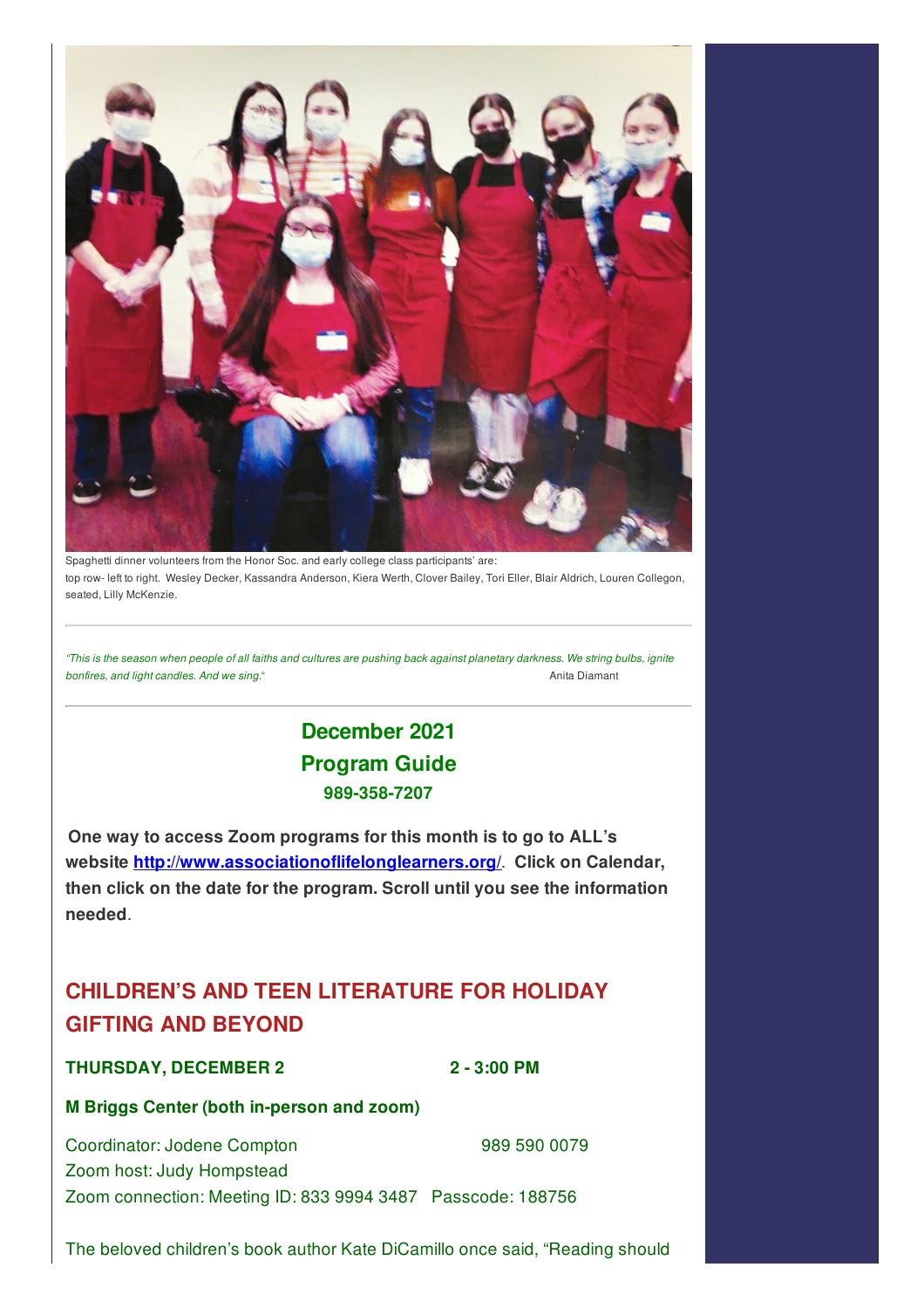not be presented to children as a chore, a duty. It should be offered as a gift." With that in mind, join youth librarian and longtime children's bookseller Sara Grochowski in exploring new and engaging literature for children and teens. Hear about titles perfect for holiday gift giving, with options for the littlest listeners up through those on the cusp of adulthood, while learning more about the wonder and possibility of children's literature for readers of all ages.

**Sara Grochowski** was born in Alpena, Michigan, where she was raised to love books. After spending nearly a decade away for college and to begin a career in the book industry, working primarily as a nationally recognized children's bookseller, she returned to Alpena in 2019. She currently works at the Alpena County George N. Fletcher Library as a youth librarian, outreach coordinator, and director of marketing.

# **BAGUETTES, WREATHS AND GREENS AND HOLIDAY MARKET**

**SATURDAY, DECEMBER 4, 10:00 AM to 4:00 PM (baguette baking 1:00-2:30 )**

**Program Location: Birch Hill Grocery, 8121 E. Grand Lake Rd, Presque Isle** Market is open to everyone and baguette smells (and viewing from a distance) are FREE. However, there is room for only 10 registrants in the immediate baking

area.

ALL Member Registration forms must be filled out and returned to ALL office. You will be notified if you are one of the ten.

Coordinator: Jodene Compton 989 590 0079

Birch Hill Grocery and Falls Creek Flowers have a Holiday Market good time "in store" for you! Store owner, Kris, will give a baguette-baking demonstration at 1 p.m. with room for 10 active bakers, (the first A.L.L. members who sign up). Others can observe from nearby, smell the warm bread, pick up Falls Creek Flower's holiday wreaths, arrangements, and greenery, along with unique BHG gift items and shop the small booths of a few more local area vendors. Drop by for a cup of hot chocolate and holiday treats, pick up your holiday greenery and decorative items, shop for special Christmas gifts, plus learn to make tasty baguettes –all on a beautiful Saturday in Presque Isle.

**Kris(ten) Fairey** moved back to her beloved childhood community this summer. In July, 2021, with two of her three children, she bought and re-opened Birch Hill Grocery providing lake essentials and good food to the community. Her baking skills are the talk of the area.

**Amanda Timm** and her mother, Karen Grochowski of the family-run farm "Falls Creek Produce and Flowers" grow unique flower varieties and have a special touch with creative holiday flower arrangements and home décor. They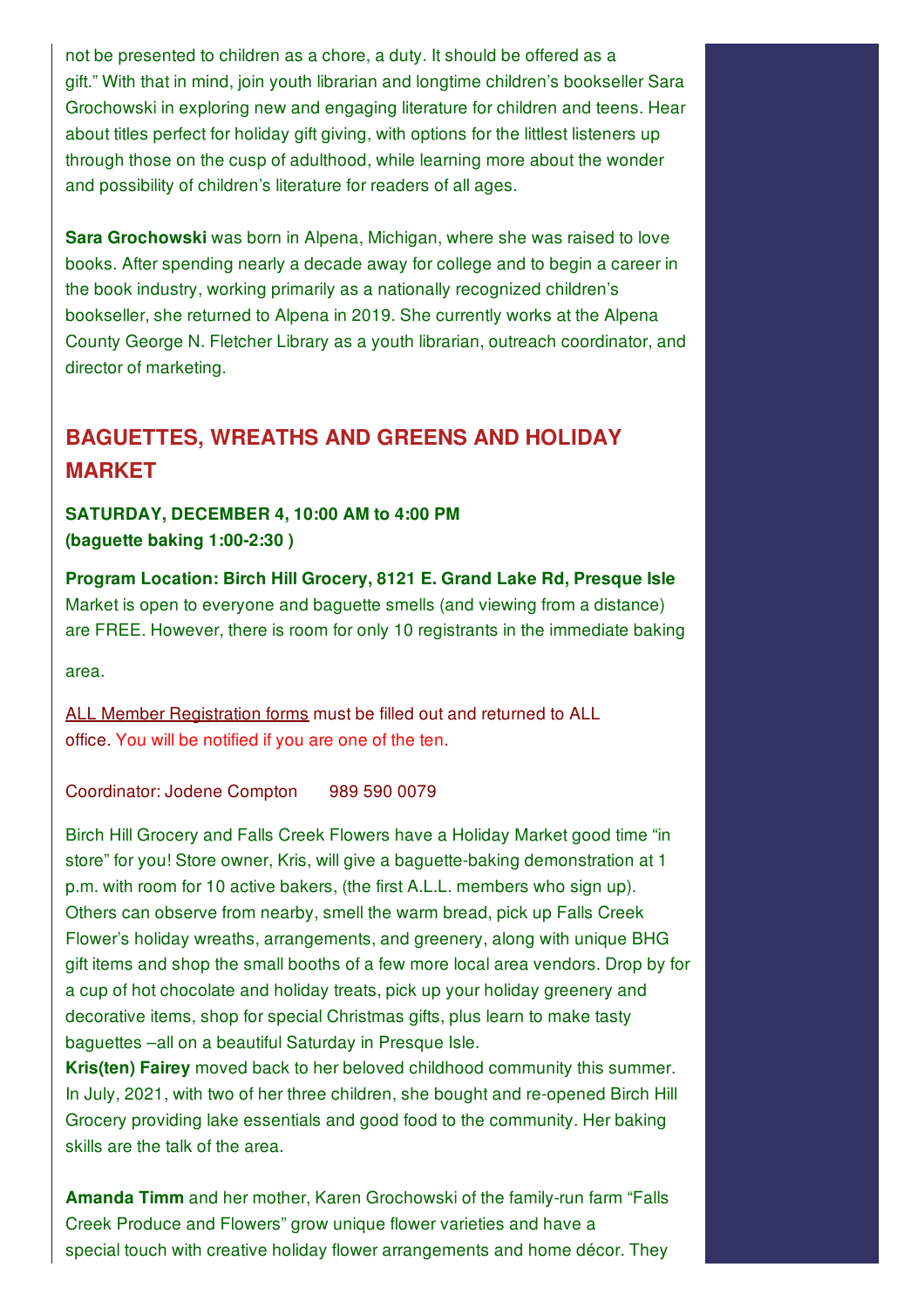work tirelessly to make your year-long floral and holiday decorating dreams come true.

## **COME TOUR THE LIBRARY**

### **MONDAY, DECEMBER 6 11:00 AM**

211 N. First Alpena

Coordinator: Marlene Bartz 989-340-1718

The completely renovated George N. Fletcher Public Library is ready for viewing ! Join director, Eric Magness-Eubank, as he shows off what has taken place over

the past year.

**Eric Magness-Eubank** is the director of the Alpena County George N. Fletcher Public Library. Over the years he has contributed much to the programming for ALL.

## **WATERFRONT RECREATIONAL PARK**

### **MONDAY, DECEMBER 6 2:00 PM**

### **M Briggs Center ( both in person and zoom)**

Coordinator: Jodene Compton 989 590 0079 Zoom host: Mark Kinney

Zoom connection: Meeting ID: 846 5715 6471 Passcode: 620134 Creating a maritime-themed community park along the Thunder Bay River that adjoins the Great Lakes Maritime Heritage Center campus has been envisioned since NOAA opened its Alpena headquarters in one of the Old Fletcher Paper Company buildings more than a decade ago. Funding at that time supported the creation of the Maritime Heritage Trail and construction of the foot bridge across the river to Rotary Island Mill Park. This presentation will highlight key features of the waterfront park, partners engaged to date, and a timeline for completion.

Throughout **Katie Wolf's** career, she has melded her science, technology, and communication expertise to promote public understanding and protection of our natural environment. She began her environmental career with Kentucky Division of Water where she developed an internationally recognized citizen water monitoring program, Water Watch. After moving to Michigan to coordinate the World Conference on Large Lakes on Mackinac Island, she directed Michigan Governor's Environmental Youth Awards and served as public participation consultant for the Great Lakes and Water Resources Planning Commission. Later in her career, she directed external relations for the Consortium for International Earth Science Information Network (CIESIN), and then directed the National Medal of Technology & Innovation. Today she lives on the shores of Lake Huron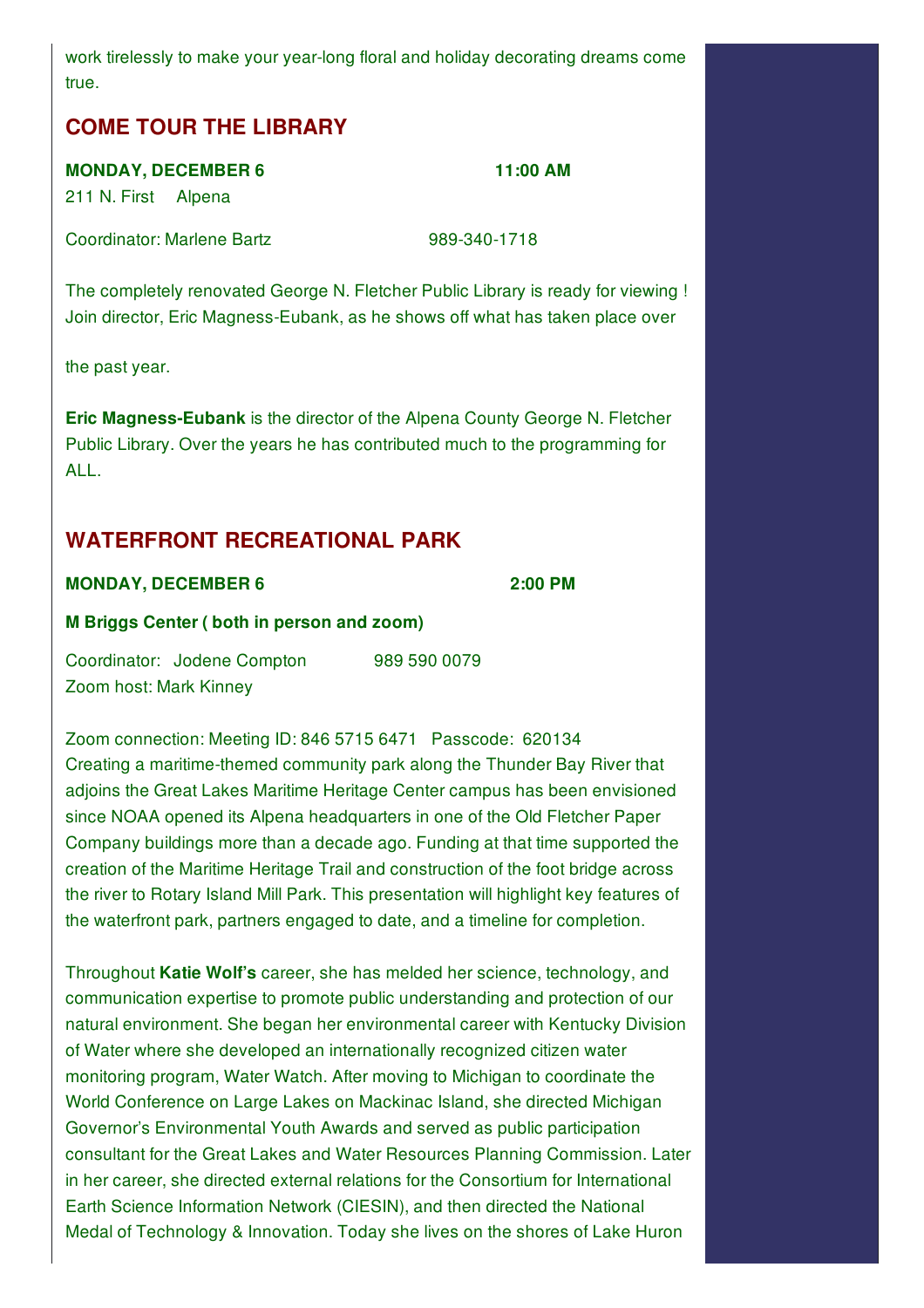and serves as Friends of Thunder Bay National Marine Sanctuary's liaison, as well as community relations and outreach coordinator for the sanctuary.

### **CHRISTMAS BIRD COUNT**

#### **TUESDAY, DECEMBER 7 2:00 PM**

### **Zoom at M Briggs Center**

Coordinator: Kathy Crawford Phone: 989-370-3819 Zoom host: Judy Hompstead Zoom connection: Meeting ID: 821 5093 3481 Passcode: 589241

Counting birds? Why would you want to do that? Discover fascinating information about the Christmas Bird Count (CBC). What is it? Who takes part? What is the purpose? Explore local data from recent counts gathered by members of Thunder Bay Audubon Society.

**Karen Tetzlaff** took up birding after retirement. Having fed birds for most of her adult life, learning more about the varied species and making some new human friends too, birding has been a perfect fit for a nature lover. Thunder Bay Audubon Society members will join her to share their experiences as bird enthusiasts.

# **MULLED WINE (THE HISTORY AND MAKING OF) WEDNESDAY, DECEMBER 8 6:30 PM**



Location: Two options: (1) Rusty Petunias Marketplace at 123 Chisholm, Alpena or 2) Location of your choice – view a You Tube Video Coordinator: Jodene Compton 989 590 0079

Join us at Rusty Petunias Marketplace or from the comfort of your home and learn how to make delicious, warmed mulled wine -- perfect for the holiday season! This fun workshop, hosted by Laura Williams, owner of *My Wine Witch*, walks us through the historical beginnings of this spiced beverage and shows how to

prepare and serve it.

In person at Rusty Petunias tasting bar, you will be able to watch Laura's You Tube video while Rusty Petunias staff warms up the mulled wine (available for purchase). Enjoy seasonal aromas of mulled wine while learning about popular recipes for this well-known beverage.

Don't feel like leaving your home to join in on this workshop? Simply log into You Tube at "My Wine Witch Laura Williams" from home or wherever you are most comfortable. Want a bottle to enjoy at home? *Vin Glogg* is available for purchase at Rusty Petunias as is the mulled wine spice packet. There's more! You will be surrounded by Christmas sights, scents, and sounds and a store brimming with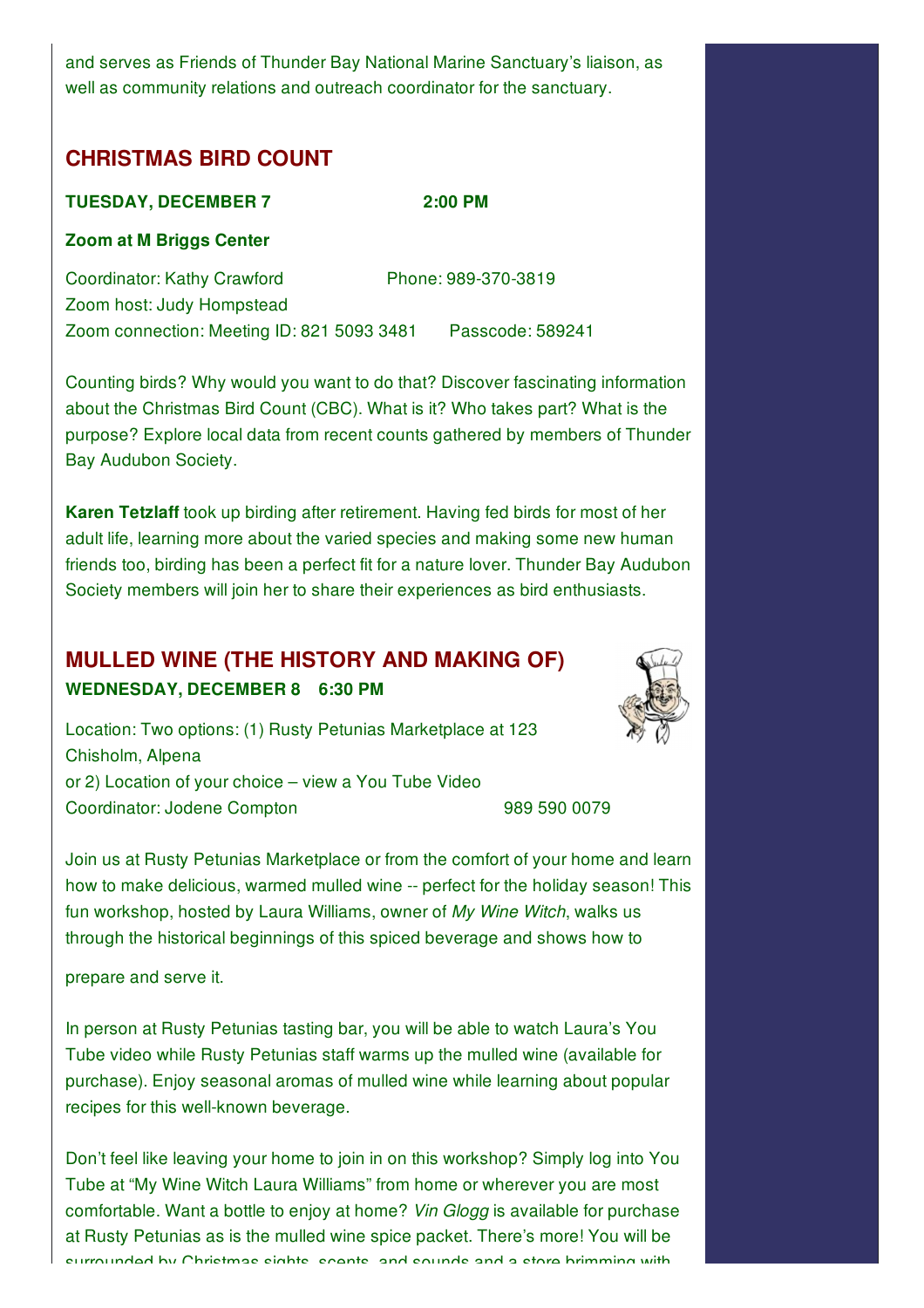surrounded by Christmas sights, scents, and sounds and a store brimming with holiday delights for your shopping pleasure.

**Laura Williams** is a Wine Guru and has worked in the hospitality industry for over 30 years. Laura found her passion in wine and has worked for several wine distributors prior to beginning her own company, *My Wine Witch*. This small, female-owned company promotes wine and strives to make wine fun and interesting. Laura is from the Metro Detroit area but lived in northern Michigan for seven years and fell in love with the Alpena area. She and her family moved back to Dearborn in 2020 where they reside close to family and enjoy what the area has to offer.

# **WHAT'S UP WITH MY ZOOM AND OTHER CLOUD CONNECTIONS**

#### **THURSDAY, DECEMBER 9 11:00 AM**

#### **M Briggs Center (both in-person and Zoom)**

Coordinator: Kathy Crawford Phone: 989-370-3819 Zoom host: Dick Bremer Zoom connection: Meeting ID: 817 3828 6972 Passcode: 650160

Bring your portable device to this Program if you want assistance with connecting

to Zoom and any basic issues you may be experiencing. We will be using Zoom in order that people can checkout their device interface. You can join us via Zoom for questions.

**Dick Bremer** is a retired electrical engineer with a number of years experience assisting people with digital device issues.

### **BOOK LOVER'S GATHERING**

#### **THURSDAY, DECEMBER 9 1:30 PM**

### **M Briggs Center (both in-person and Zoom)**

Zoom host: Tyler Winowiecki Zoom connection: Meeting ID: 830 5242 4866 Passcode: 224304

It is the season of gift giving and what better gift for a special person in your life than a book. We will spend time discussing a favorite book which perhaps could become a beloved gift for a child or an adult. What was your favorite Christmas story or for that matter, any season? A list will be prepared for you of our suggestions. If you care to give away or lend a book please bring it with you.

**Carey Rapin's** favorite gifts at Christmas were books except for the year she received a beautiful pair of ice skates.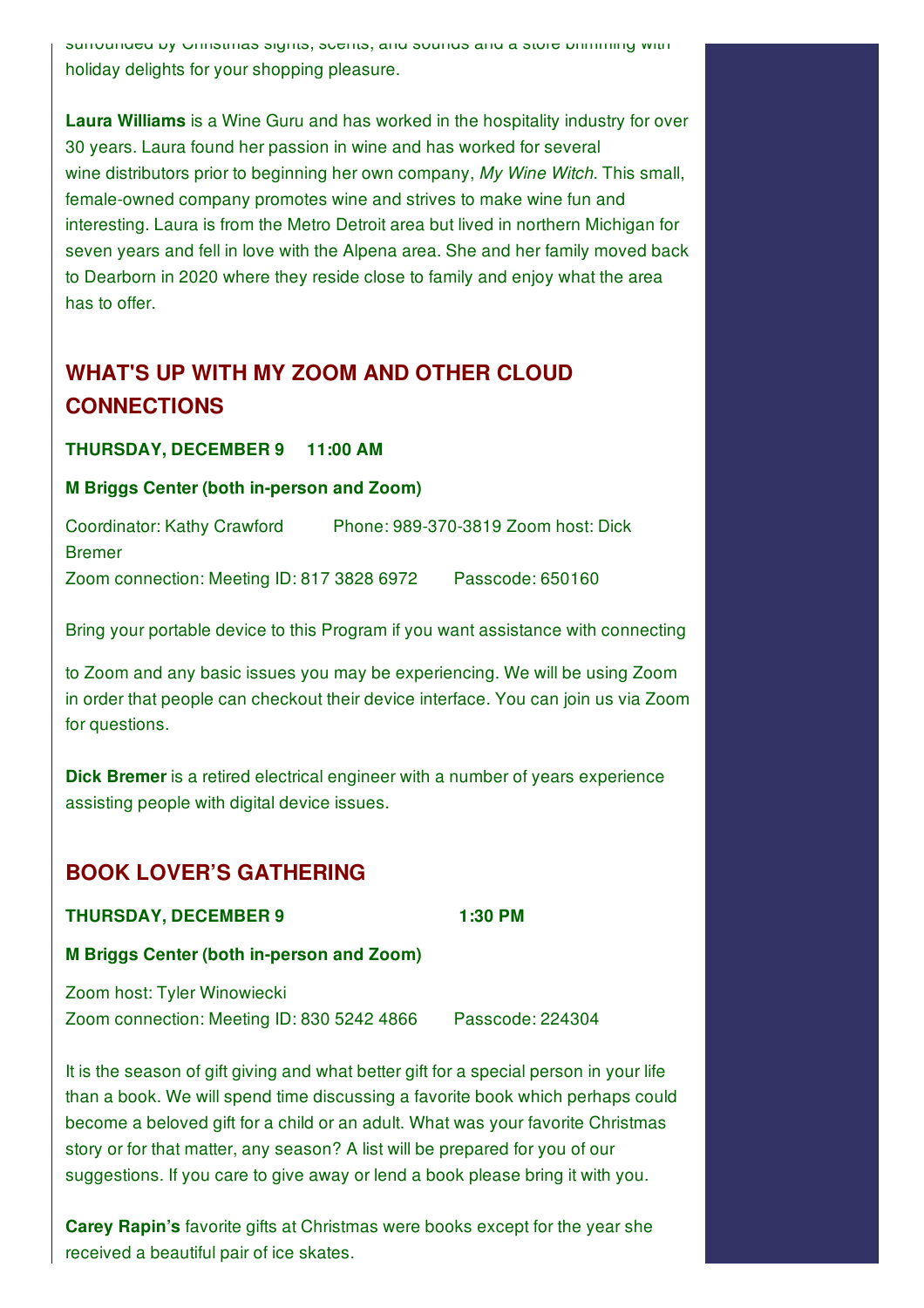# **DID AN ASTEROID REALLY KILL THE DINOSAURS?**

### **FRIDAY, DECEMBER 10 10:00 AM**

#### **In person at Jesse Besser Museum**

**Cost: \$5 for nonmembers, \$3 for members payable at the door** Coordinator: Jan Kane Phone: 989-464-7107

The planetarium show "Did an Asteroid Really Kill the Dinosaurs?" will consist of a live presentation inside the planetarium, featuring the night sky of Alpena, and a brief walk-through on how to find notable objects currently in the sky. This presentation will be accompanied by a 24-minute mini documentary about the science behind the current theories on how the dinosaurs went extinct.

**Johnathan Winckowski** is the planetarium coordinator for the Besser Museum Planetarium. He graduated from the University of Toledo in 2018 with a bachelor's degree in physics, with a concentration in astrophysics.

# $\overline{\phantom{a}}$

### **SPOTLIGHT ON OUR PLANET**

# **THE ENVIRONMENTAL CRISIS IS A SPIRITUAL CRISIS, continued**

### **MONDAY, DECEMBER 13 10:30 AM**

### **M Briggs Ctr ( in person and zoom)**

Coordinator: Mary Neubert Phone: 989 590 2869 Zoom host: Dick Bremer Zoom connection: Meeting ID: 882 8814 0810 Passcode: 879369

The environmental crisis is a symptom of a deeper spiritual crisis. "The implication is that whatever may occur within the realms of technology and politics, the environmental crisis cannot and will not be resolved unless the spiritual dimensions are addressed. "Richard C. Foltz". We will be looking at how indigenous people, Asian, Buddhist, Chinese and the Abrahamic (Judaism, Christianity, and Islam) communities address the environmental crisis.

**Bob Case** is a pastor emeritus from the First Congregational United Church of Christ and struggles to find that full retirement continually giving to the church community. He regularly offers thoughtful presentations to ALL members, giving them much to consider and ponder.

## **WHY NOT OPEN BORDERS?**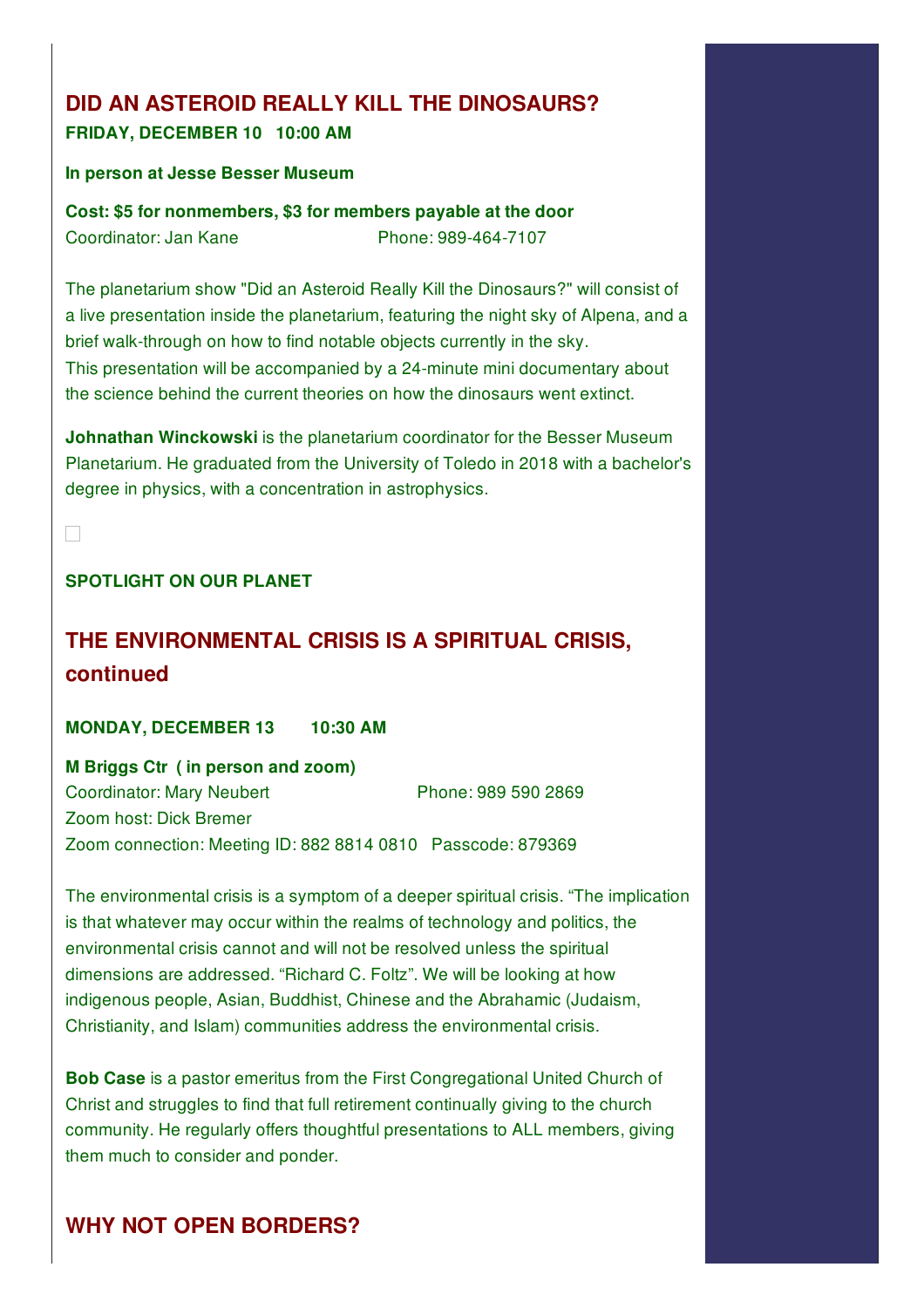### **MONDAY, DECEMBER 13 1:30 PM**

### **Zoom at M Briggs Ctr**

**Coordinator: Linda Jewell 989-340-1137**

Zoom host: Judy Hompstead Zoom connection: Meeting ID: 815 8825 2729 Passcode: 931057

The question is not meant as rhetorical, but then again it is. How do immigrants affect growth and productivity in the US economy? What is their fiscal impact (taxes paid *vs*. services used)? Does it make sense to continue border enforcement, and what does it cost us? For now we will stay away from other issues -- the cultural, social, criminal, medical, ethical, and religious identity topics. If there's a call for attention to them, there could be a sequel.

**Olin Joynton** taught philosophy at community colleges in Texas and Wyoming before coming in 2004 as president of ACC. In retirement since 2015 he and his wife Patricia move around to be near family, most recently landing in Bowling Green, Kentucky.



# **COPING WITH SEASONAL DEPRESSION**

**WEDNESDAY, DECEMBER 15 10:00 AM**

### **M. Briggs Ctr ( in person and zoom)**

Coordinator: Jan Kane 989 464 7107

Zoom host: Judy Hompstead

Zoom connection**:** Meeting ID: 891 5899 1797 Passcode: 775371

This program will be a discussion on depression that follows a seasonal pattern and strategies for coping.

**Ashley Rodriquez** is a Social Worker at MidMichigan Medical Center-Alpena Ashley is joined MidMichigan Medical Center–Alpena in February 2021 and works in the hospital's inpatient psychiatric unit Pointe East

# **FOCUS ON FUN CAMERA CLUB**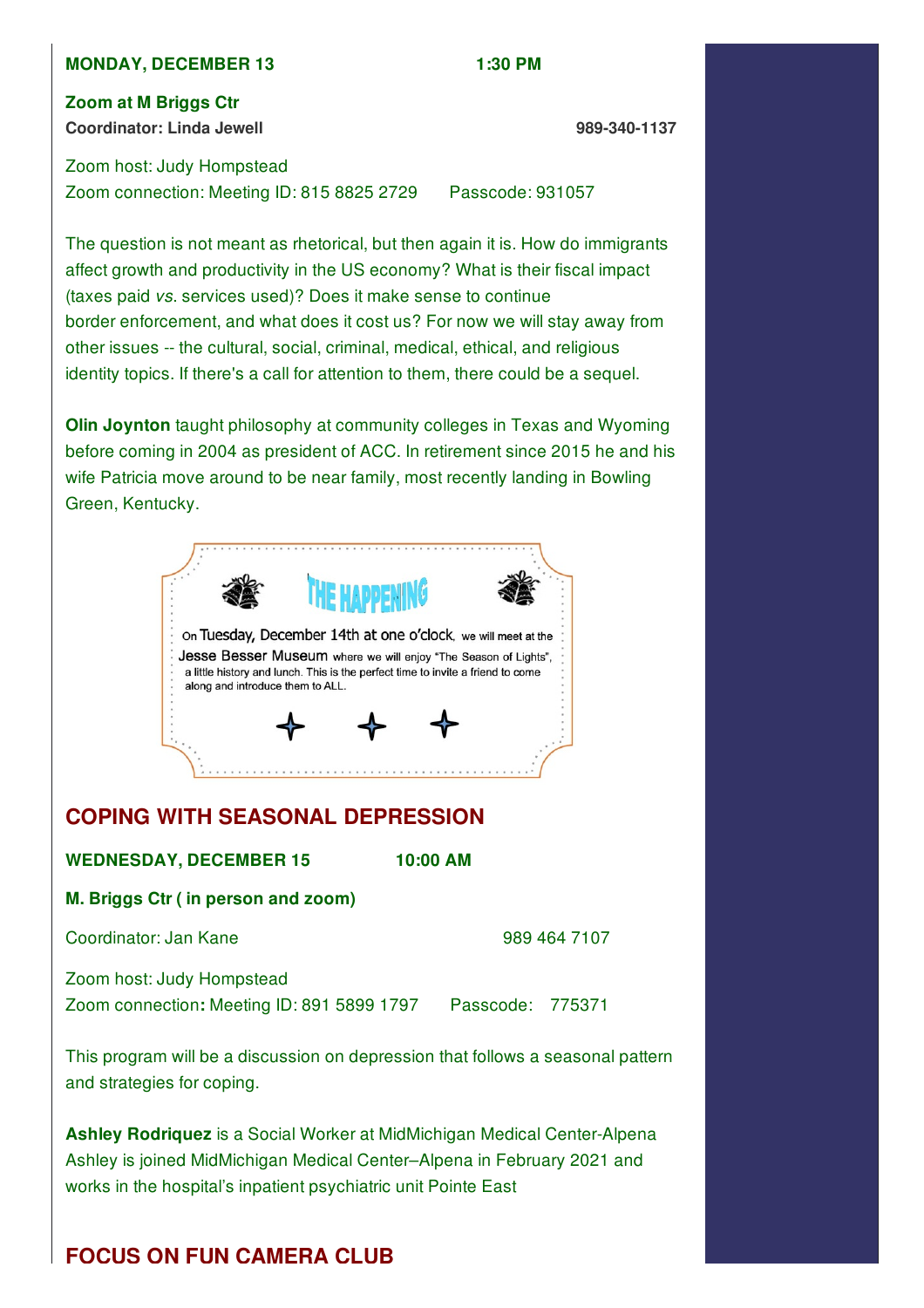### **WEDNESDAY, December 15 1:30 PM**

**FOCUS ON FUN CAMERA CLUB**

**M. Briggs Ctr ( in person and zoom)** Coordinator: Jeanette Vredenburg Phone: 989-471-2097 Zoom host: Mark Kinney Zoom connection**:** Meeting ID: 847 0459 7928 Passcode: 635146

Picture an informal monthly meeting where you share the joy of photography. From beginning photographers to experts, members have widely varying degrees of photographic expertise and experience and are willing to share their knowledge. Each month a photographic topic is chosen and the fun begins. You will be welcomed

## **CHAOS. IS THERE A WAY TO PLAN FOR IT?**

### **THURSDAY, DECEMBER 16 10:00 AM AND 7:00 PM**

### **M. Briggs Ctr ( in person and zoom)**

Coordinator: Mike Mandrick Phone: 989-255-2699

Zoom host: Ron Young Zoom connection: 10 AM Meeting ID: 898 5788 7020 Passcode: 972951

7 PM Meeting ID: 889 6356 5137 Passcode: 329347

Nearly daily we see reference to "chaos" in the headlines. "U.S. Immigration System Descends into Chaos" or "Afghanistan Withdrawal Results in Chaos". The

word chaos is thrown around somewhat indiscriminately to describe many situations... particularly in political, economic or military arenas. All good plans come with a side of "life" or, as many experienced planners say, "a plan looks great until the first unexpected event, then often the wheels fall off". This presentation will take a look at chaos and try to differentiate it from complexity. We will look at complicated, complex and chaotic systems or events and see if there are methods or steps to "plan for chaos"

**Rocky Roland** is a retired USAF colonel, having spent 27 years in the Air Force as

a fighter pilot. When on the faculty of the Naval War College, he taught tactical and operational planning. Rocky is a frequent presenter for ALL, giving many talks on

travel experiences and recently on more arcane topics like "Mosquitos", "Neologisms" and "Maslow's Hierarchy of Needs"

# **MUSICAL JOURNEY THROUGH SOUTH LOUISIANA**

**THURSDAY, DECEMBER 16 2:30 pm**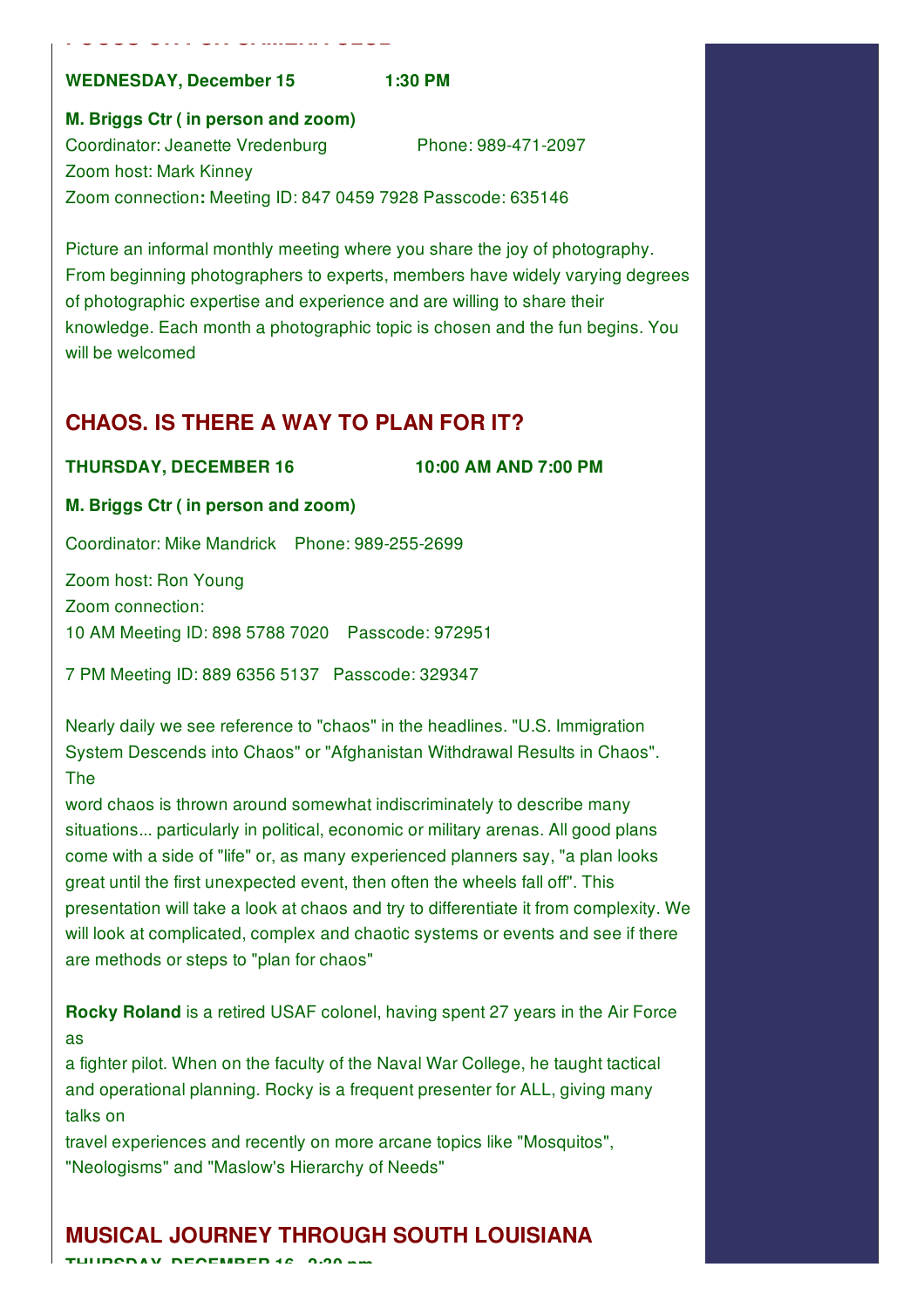#### **THURSDAY, DECEMBER 16 2:30 pm**

**In person at Turning Brook 300 Oxbow Drive Alpena** Coordinator: Evelyn Londo Phone: 989-595-2440

Enjoy a musical journey through South Louisiana and experience its musical influence on the rest of the world. Sample Swamp Pop and Mardi Gras. Enjoy the culture and the history of the Cajun and Zydeco Bands.

**Don and Evelyn Londo** have spent thee springs in South Louisiana experiencing the culture and music of the area. Their journey has included dance halls, auditoriums, jam sessions and Buck and Johnnies, Zydeco Breakfast, Join with

them and enjoy the Cajun Land's "Joie de vie (Joy of life)

# **CHRISTMAS COOKIE EXCHANGE**

**TUESDAY, DECEMBER 21 1:30 - 2:30 PM**



**M. Briggs Ctr ( in person )**

Coordinator: Annette Fortier **1989 370 7778** 

This will be a low key, take-a-breath-break from Christmas hustle and bustle. Share some cookies and coffee and relax with friends. Please bring two dozen cookies and a container for taking home your selection. We will also eat a few. Also bring your recipes. Ugly sweaters optional.

### **GAMES AND CARDS**

### **MEXICAN TRAIN EXPRESS DOMINOES**

**TUESDAYS, DECEMBER 7,14,21 9:30 AM to 11:30 AM**

**M. Briggs Ctr**

Coordinator: Eileen Wikaryasz Phone: 989 340 0608

Ready for a fun, addictive and fast-moving game that has lots of surprising twists and turns? Join us for Mexican Train Express! You may join our class any time during the year.

**PINOCHLE M Briggs Ctr**

**WEDNESDAYS, DECEMBER 1, 8 12:30 PM TO 3 PM DECEMBER 15 11:00 AM TO 1 PM**

Julie Byrnes is inviting you to join her and others in single deck Pinochle on Wednesdays in December.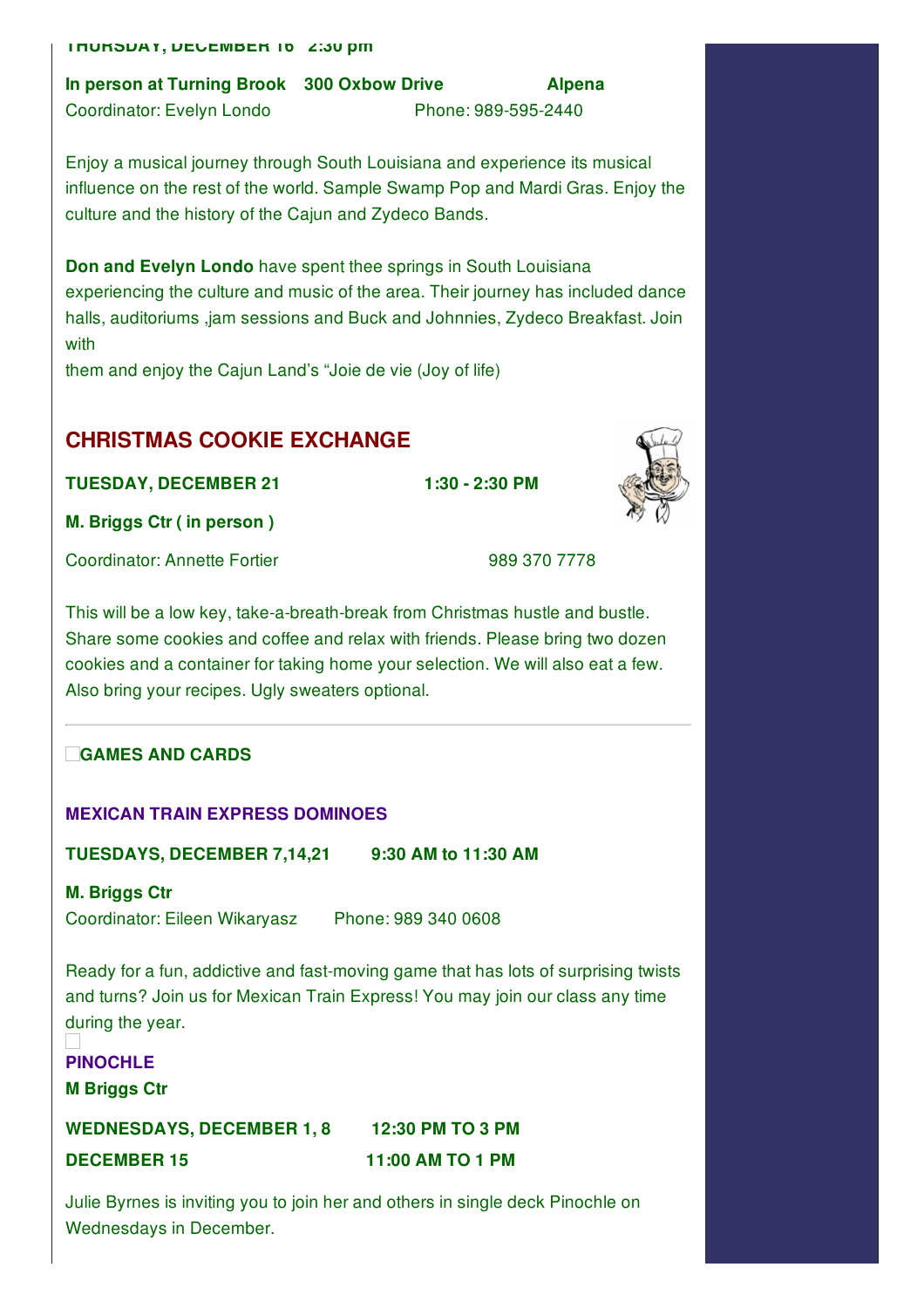### **CONTRACT BRIDGE FRIDAY, December 3, 10, 17 12:30 PM to 3 PM M. BRIGGS CENTER**



This is an ongoing group of card players who welcome any players at any time. We are a teaching class, but we welcome experienced players also.

### **ONGOING PROGRAMS**

**PICKLEBALL at the APLEX**

 $\overline{\phantom{a}}$ 

### **MONDAY, WEDNESDAY AND FRIDAY 9 AM TO 11 AM**

Pickleball continues. Call the Aplex for additional information: 354- 6164 Aplex fees apply.

**BEGINNING MODERN SQUARE DANCE LESSONS**

**WEDNESDAYS, DECEMBER 1,8,15 5:30 TO 7:30 PM M Briggs Center Coordinator: Katie Taylor Phone: 803 292 9613**

**Fee: first lesson is free. Members \$5/session; Nonmembers \$7/session**

### **New Class Being Formed and Continuing for Experienced Dancers**

Let's Dance! Learn how to square dance. Super fun for all ages -- 6 to 106! Great health, brain, and balance benefits. If you can walk you can square dance. Don't have a partner? You're in luck, you don't need one! It's probably not what you learned in school. The first half hour will consist of a workshop for advanced dancers and the rest of the time will be lessons for the new dancers. Lessons will be taught by either **Wayne and Jan Pelmear** from Lake Isabella, MI or **Tom Kaiser** of Sacramento, CA. (Tom will be on Zoom.) Both are very experienced callers and teachers and are members of CallerLab (International Assoc. of Square Dance Callers).

### **Our YouTube Channel**

**Many of our Programs are recorded so you can view at a later date. To see the entire collection you can follow this link to our YouTube Channel: https://www.youtube.com/channel/UCYc9USUpJ2nsQDsJSLO01Nw**

**The opinions expressed by the presenters of an ALL program do not necessarily reflect the views of the Association of Lifelong Learners.**

665 Johnson St